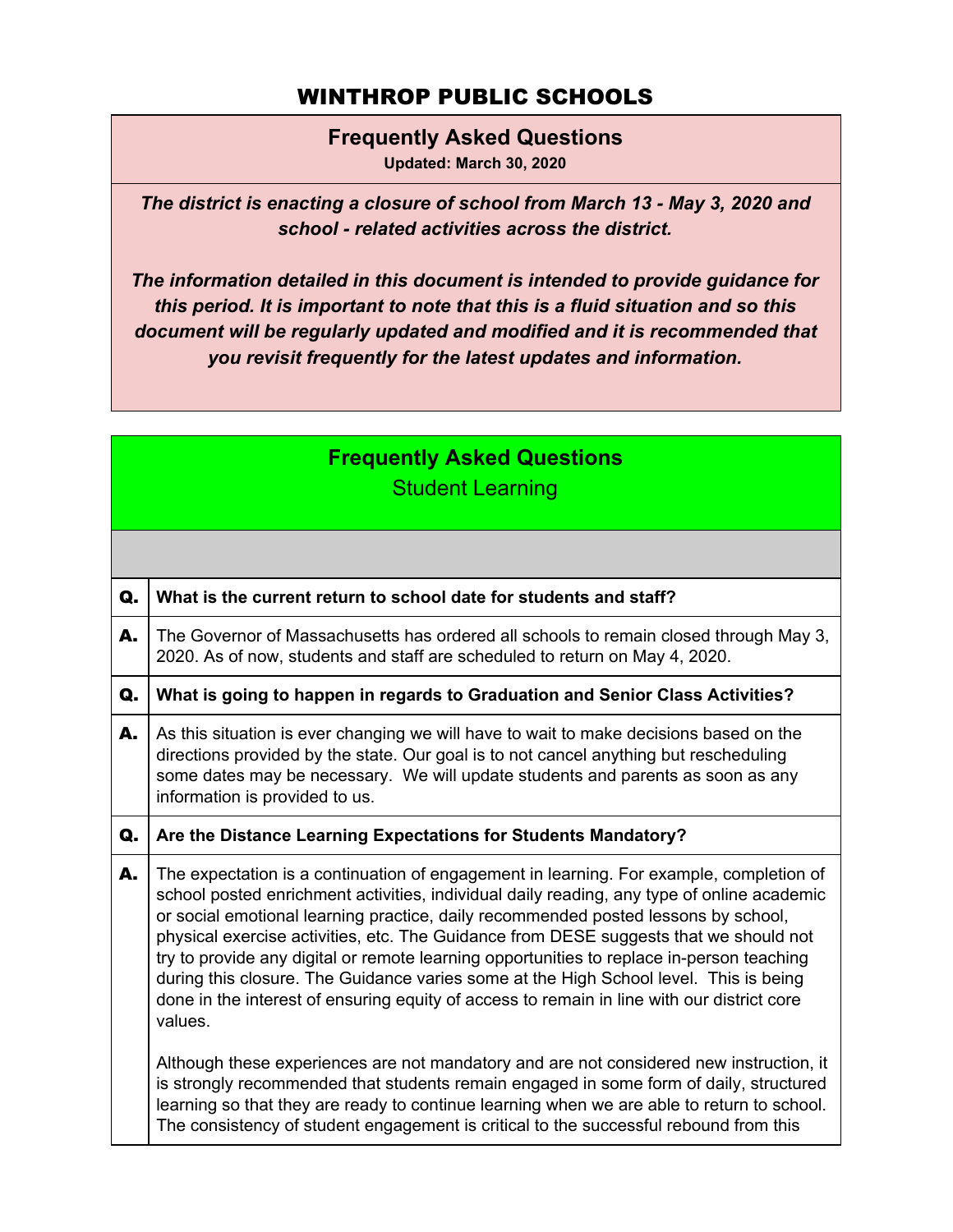|    | long term separation from the traditional classroom. We strongly encourage parents<br>and guardians to partner with us in sending the message to our students that the<br>engagement in learning on a daily basis is EXPECTED and will be a tremendous<br>benefit to them when we do return.                                                                                                                                                                                                                                                                                                                                                                                                                                                                           |
|----|------------------------------------------------------------------------------------------------------------------------------------------------------------------------------------------------------------------------------------------------------------------------------------------------------------------------------------------------------------------------------------------------------------------------------------------------------------------------------------------------------------------------------------------------------------------------------------------------------------------------------------------------------------------------------------------------------------------------------------------------------------------------|
| Q. | What resources are available for teachers, parents, and students to enrich learning<br>during this period of closure?                                                                                                                                                                                                                                                                                                                                                                                                                                                                                                                                                                                                                                                  |
| А. | We have created a Learning Opportunity Resources webpage for each school and you<br>can access this directly by logging on to www.winthrop.k12.ma.us and clicking onto your<br>students individual school. These sites will be updated frequently.                                                                                                                                                                                                                                                                                                                                                                                                                                                                                                                     |
| Q. | Given the closure, what happens with the MCAS testing for students?                                                                                                                                                                                                                                                                                                                                                                                                                                                                                                                                                                                                                                                                                                    |
| А. | MCAS information as of March 23, 2020: The Department is exploring all options around<br>this year's testing requirements. To date, DESE has postponed both the Grade 10 English<br>language arts assessment scheduled to begin on March 24 and the opening of the grades<br>3-8 English language arts assessment window scheduled for March 30. The Department will<br>keep districts informed of decisions related to the spring 2020 assessment schedule and the<br>competency determination. There may be an opportunity for a one-year assessment and<br>accountability waiver from the federal government, but even if that is granted, we would<br>need legislative relief from our state legislature to waive the state law around the testing<br>requirement. |
|    | Please be advised that MCAS-Alt portfolios do not need to be submitted by April 3, nor is it<br>necessary to obtain a parent's signature that they have reviewed the portfolio prior to<br>submission. The Department will contact schools at a later date regarding a new submission<br>deadline.                                                                                                                                                                                                                                                                                                                                                                                                                                                                     |
|    | (DESE Advisory March 23, 2020)                                                                                                                                                                                                                                                                                                                                                                                                                                                                                                                                                                                                                                                                                                                                         |
|    | <b>Return to FAQs Menu</b>                                                                                                                                                                                                                                                                                                                                                                                                                                                                                                                                                                                                                                                                                                                                             |

|    | <b>Frequently Asked Questions</b><br><b>Special Education</b>                                                                                                                                                                                                                                                  |
|----|----------------------------------------------------------------------------------------------------------------------------------------------------------------------------------------------------------------------------------------------------------------------------------------------------------------|
|    |                                                                                                                                                                                                                                                                                                                |
| Q. | My child is on an IEP or 504 Plan, and I am concerned about the implications of the<br>closure on my child's educational progress.                                                                                                                                                                             |
| А. | Upon the conclusion of the closure, and the re-opening of the district, IEP teams will be<br>available to convene to determine what type of impact the closure had on your child's<br>educational progress, and make individualized team based decisions as needed. Please<br>refer to the following guidance. |
| Q. | My child is on an IEP and receives "services only" (i.e. speech/physical                                                                                                                                                                                                                                       |

 $\mathsf{I}$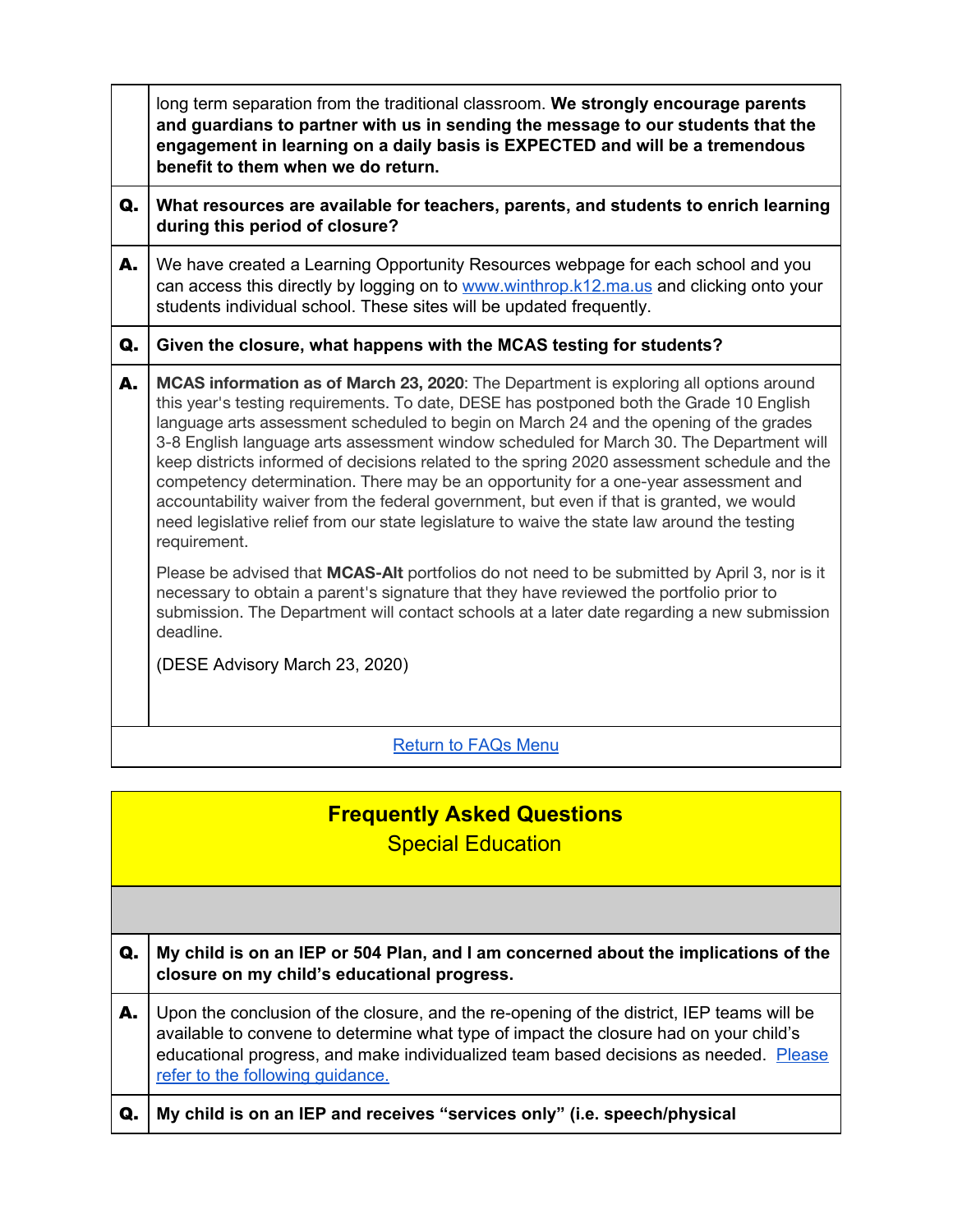|    | therapy/occupational therapy). Will my child receive these services during the<br>closure?                                                                                                                                                                                                                                                                                                                         |
|----|--------------------------------------------------------------------------------------------------------------------------------------------------------------------------------------------------------------------------------------------------------------------------------------------------------------------------------------------------------------------------------------------------------------------|
| А. | Services will not be provided during the closure, consistent with how this is handled on<br>snow days.                                                                                                                                                                                                                                                                                                             |
| Q. | I have made a request of the district for an Independent Evaluation at public<br>expense on or after March 13th. What should I expect?                                                                                                                                                                                                                                                                             |
| А. | Any timelines associated with an independent evaluation request received on March 13th<br>or during the closure of schools, will be processed using the date the district re-opens as<br>day one of the timeline. For example, if the district re-opens on May 4th, that would<br>count as day one associated with timelines for an independent evaluation request. We<br>have vetted this with our legal counsel. |
| Q. | I am looking for general tips on how to support my child during this two week<br>closure.                                                                                                                                                                                                                                                                                                                          |
| А. | Please see the following resources for general tips that have been shared with us by<br>Lunenburg Public Schools.                                                                                                                                                                                                                                                                                                  |
|    | <b>Return to FAQs Menu</b>                                                                                                                                                                                                                                                                                                                                                                                         |

# **Frequently Asked Questions**

Activities, Events, and Athletics

| Q. | Are there any athletic, club, or activity events happening during this period of<br>closure?                                                                                                                                                                                                               |
|----|------------------------------------------------------------------------------------------------------------------------------------------------------------------------------------------------------------------------------------------------------------------------------------------------------------|
| А. | No. All school-related events are canceled during the time of school closure                                                                                                                                                                                                                               |
| Q. | Are Spring Sports delayed?                                                                                                                                                                                                                                                                                 |
| А. | Yes. No spring athletic teams are allowed to practice as a team at this point. After much<br>discussion, the <b>MIAA BOD</b> decided to delay the start of the 2020 spring season<br>through the school closure. More information will be provided to parents as it<br>becomes known to the public school. |
| Q. | How will the delays and cancellations impact user student fees and payments for<br>coaches and student athletes related to the closure?                                                                                                                                                                    |
| A. | We will be working with the School Committee to determine the process for refunding or<br>adjusting all fees and stipends related to athletic events/seasons. More information will<br>be forthcoming following further discussions with the School Committee and WTA.                                     |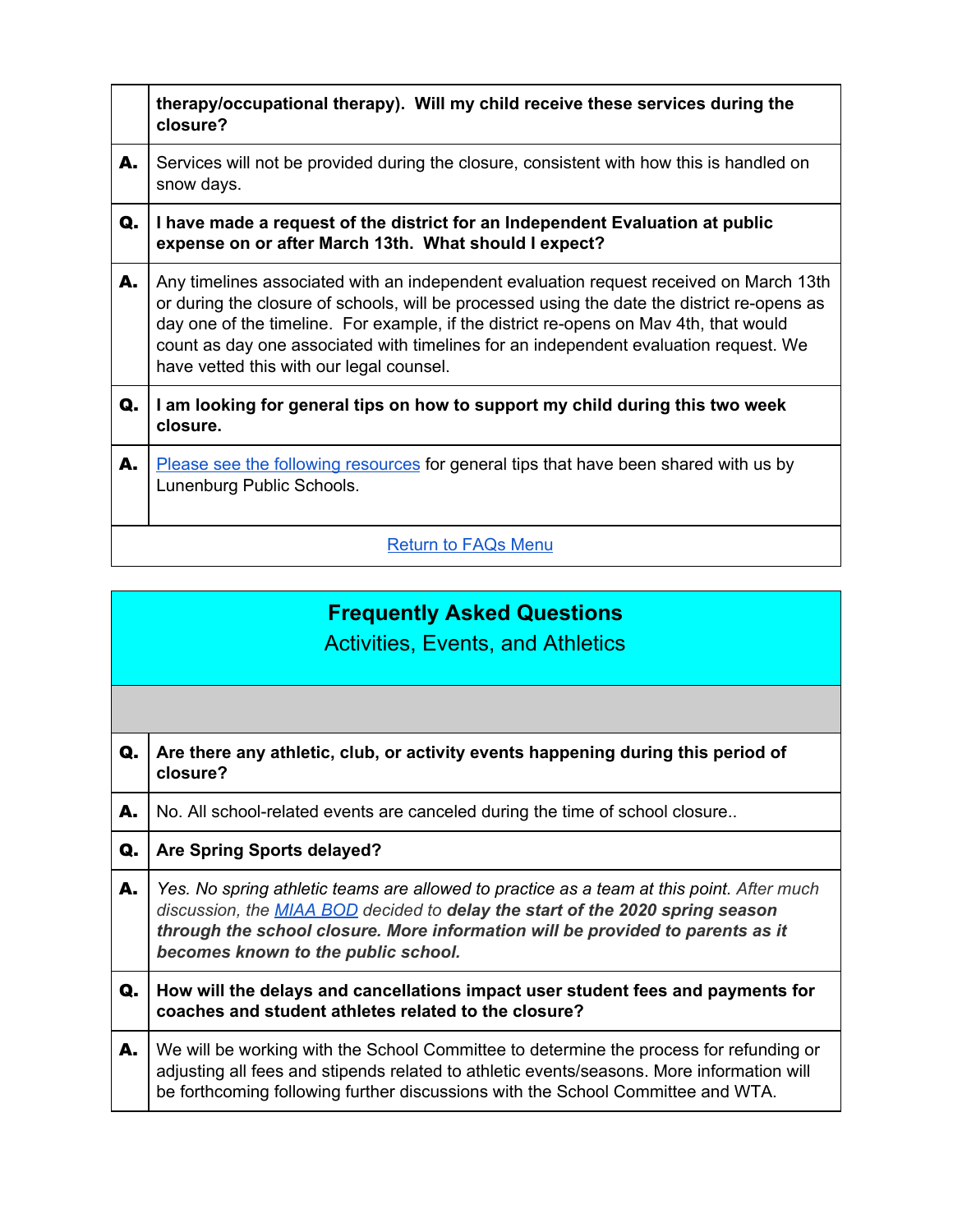[Return](#page-0-0) to FAQs Menu

### **Frequently Asked Questions** General Questions

| Q. | How will the days of school closure count against school days?                                                                                                                                                                                                                                                                   |
|----|----------------------------------------------------------------------------------------------------------------------------------------------------------------------------------------------------------------------------------------------------------------------------------------------------------------------------------|
| А. | As of right now, WPS will be in school through June 23, 2020 which is our regularly<br>scheduled 185th day.                                                                                                                                                                                                                      |
| Q. | Currently the schools are closed through May 3, 2020. Will this be extended? How<br>will we be notified?                                                                                                                                                                                                                         |
| А. | As of today, Governor Baker has closed all schools through May 3, 2020. The Winthrop<br>Public Schools will continue to monitor this fluid situation and will immediately inform<br>everyone if and when any additional days are mandated to be closed.                                                                          |
| Q. | What will happen to April vacation (April 20-24)?                                                                                                                                                                                                                                                                                |
| А. | At this time the April vacation week is scheduled as planned. Students should be<br>encouraged to continue to remain engaged in learning during the vacation week and<br>access the website for suggested engagement opportunities during the week of April<br>$20 - 24.$                                                        |
| Q. | Will there be access to any school buildings during the school closure?                                                                                                                                                                                                                                                          |
| А. | No. At this time all school buildings are closed to students and staff. We are aware of<br>building access requests and we will be communicating accommodations for reasonable<br>requests in the near future.                                                                                                                   |
| Q. | Are schools being cleaned and or sanitized in preparation for the return on May 4,<br>2020?                                                                                                                                                                                                                                      |
| А. | <b>YES.</b> Our custodial staff has been working daily to clean all schools. Additionally, and out<br>of an abundance of caution, the Town of Winthrop has contracted with a cleaning<br>company to professionally sanitize each school building at the end of April to ensure that<br>all schools are ready for a safe opening. |
| Q. | Will food services be available for students that qualify for free and reduced<br>lunch?                                                                                                                                                                                                                                         |
| А. | Food Service will be provided for ALL WPS students in need, in the following manner:                                                                                                                                                                                                                                             |
|    | <b>STUDENT ACCESS TO MEALS: GRAB AND GO</b><br>Beginning Wednesday, March 18th Grab and Go Meals will be prepared by our Food<br>Service Staff and available for any WPS student in need.                                                                                                                                        |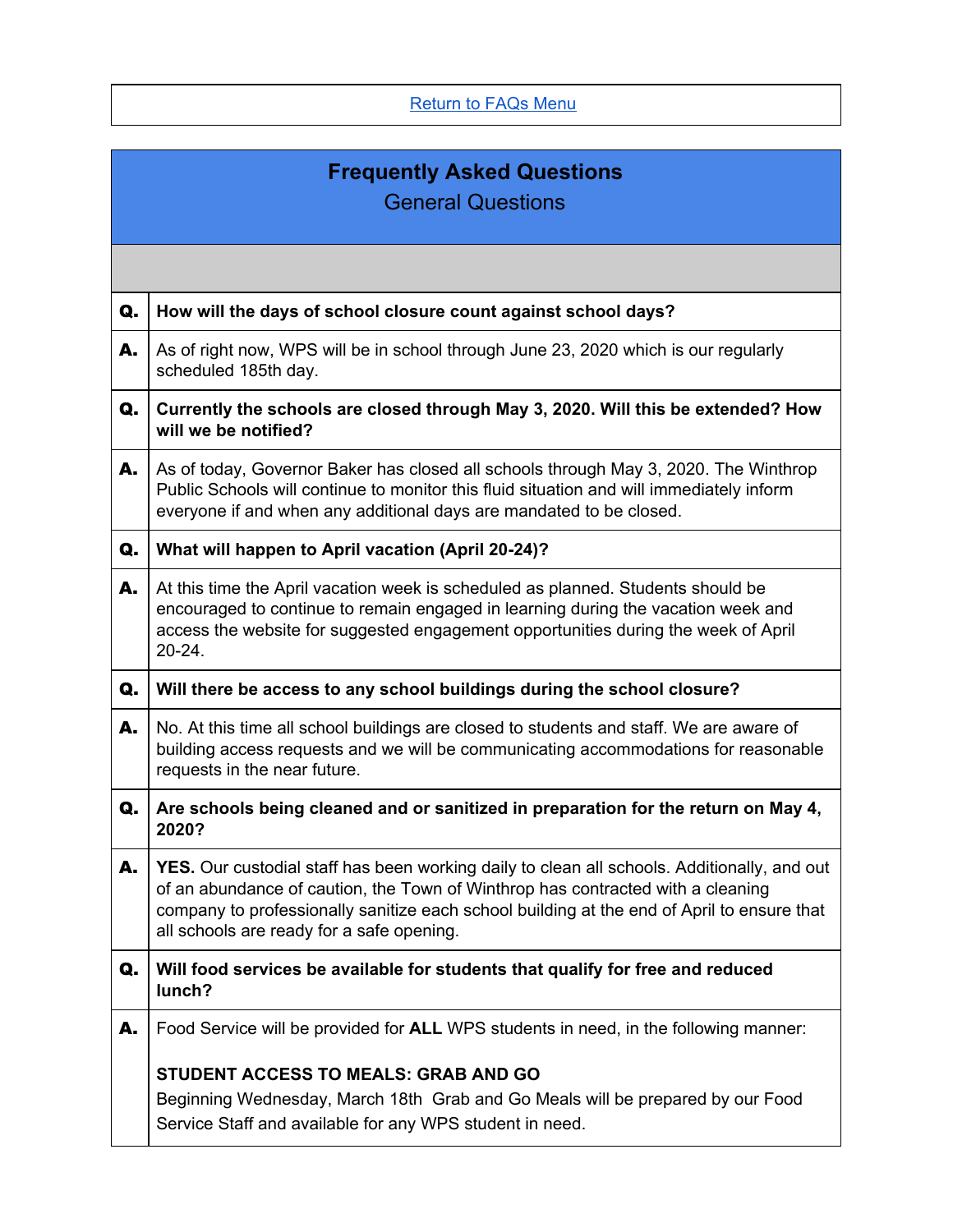|    | <b>Pick Up Location:</b> Rear parking lot next to baseball field and at the loading dock area)                                                                                                                                                          |
|----|---------------------------------------------------------------------------------------------------------------------------------------------------------------------------------------------------------------------------------------------------------|
|    | of Winthrop High School                                                                                                                                                                                                                                 |
|    | Hours of Pick Up: 11:00am to 1:00pm                                                                                                                                                                                                                     |
|    | Who is Eligible: Any WPS student in need                                                                                                                                                                                                                |
|    | <b>Cost:</b> \$0 There is no cost for any student                                                                                                                                                                                                       |
|    | Food Service Staff will be available and on site during distribution time to support the<br>nutritional needs of our families.                                                                                                                          |
|    | If you are a student/family in need and do not have the ability to get to the location noted<br>above, please contact the WPS @ 617-846-5500 or lhoward@winthrop.k12.ma.us and<br>we will make arrangements to ensure your student has access to meals. |
| Q. | What if I do not have access to technology or the internet?                                                                                                                                                                                             |
| А. | If your student does not have access to technology, please email your Principal to further<br>discuss your student's individual needs.                                                                                                                  |
|    | Comcast offerers resources for families in need of internet service:                                                                                                                                                                                    |
|    | https://corporate.comcast.com/covid-19                                                                                                                                                                                                                  |
|    |                                                                                                                                                                                                                                                         |
|    | <b>Return to FAQs Menu</b>                                                                                                                                                                                                                              |

 $\Gamma$ 

# **Frequently Asked Questions** COVID-19 Resources and Support

| Q. | Should everyone be practicing social distancing?                                                                                                                                                                                                                                                                                                                                                                                                                                                                                        |
|----|-----------------------------------------------------------------------------------------------------------------------------------------------------------------------------------------------------------------------------------------------------------------------------------------------------------------------------------------------------------------------------------------------------------------------------------------------------------------------------------------------------------------------------------------|
| А. | Yes. "Now, we ask that you do your part. Creating social gatherings during the school<br>outage will minimize the impact of closing school. Carefully consider the necessity of<br>being together. This is not a vacation. It is an extreme measure to allow for social<br>distancing so the virus is not spread. Not being exposed to the virus is the best way not<br>to get sick. Please refer to this CDC webpage for other recommendations to prevent<br>illness: https://www.cdc.gov/coronavirus/2019-ncov/about/prevention.html" |
| Q. | How do I contact the Emergency Operation Center Town Hotline?                                                                                                                                                                                                                                                                                                                                                                                                                                                                           |
| А. | The EOC can be reached at 617-539-5848, Monday through Friday, between 8                                                                                                                                                                                                                                                                                                                                                                                                                                                                |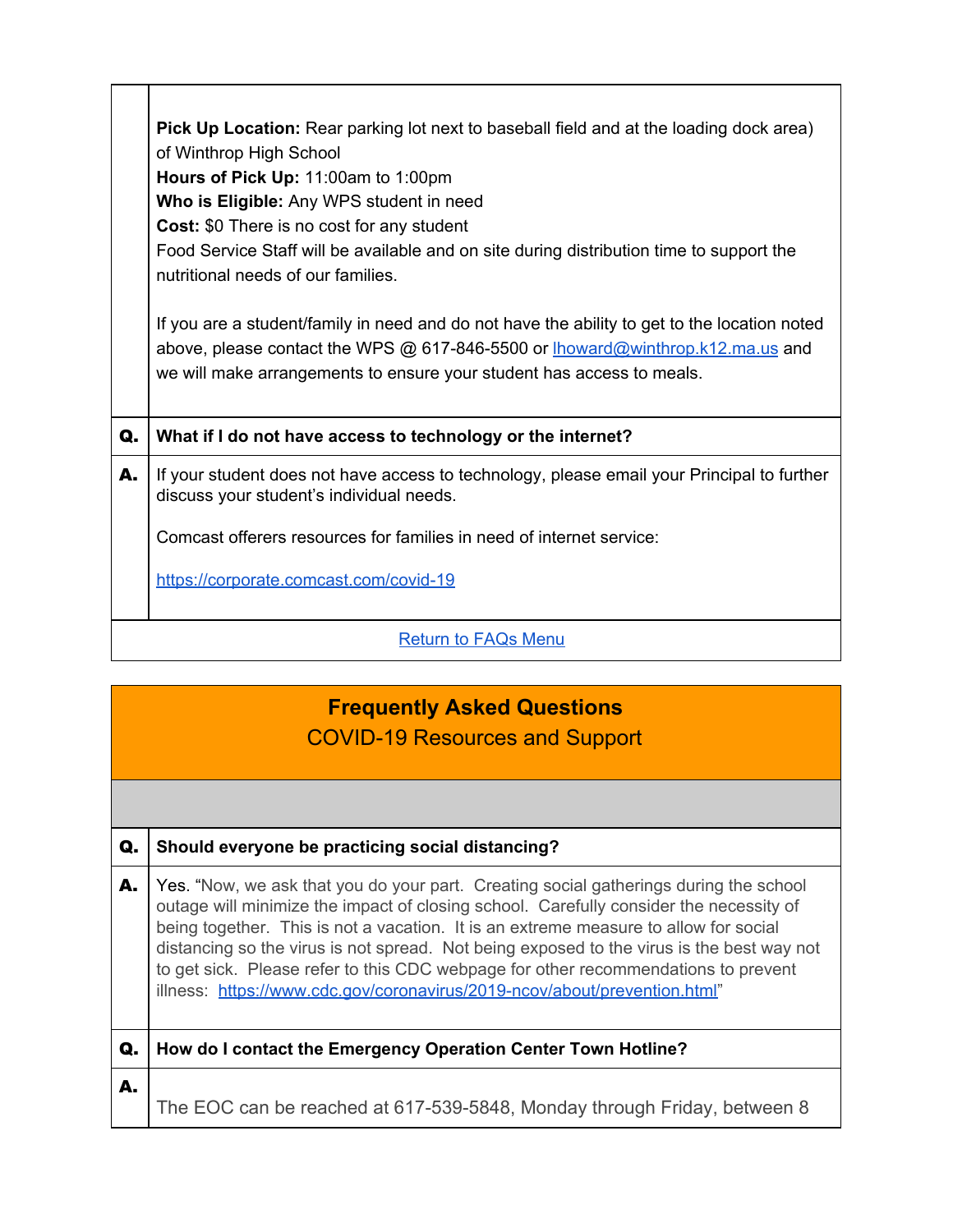|    | a.m. and 4 p.m., or by emailing <i>COVID19info@town.winthrop.ma.us</i>                                                                                                                                                                                                                    |
|----|-------------------------------------------------------------------------------------------------------------------------------------------------------------------------------------------------------------------------------------------------------------------------------------------|
|    | COVID-19 Tip Hotline available on the Winthrop Public Safety website for those<br>self-reporting or for a concerned member of the community. The hotline can be<br>found at: https://winthroppublicsafety.com/covid-19-tip-hotline/                                                       |
| Q. | Is there a Food Bank in the Town?                                                                                                                                                                                                                                                         |
|    |                                                                                                                                                                                                                                                                                           |
| А. | The Food Bank will be accepting donations on Mondays and Wednesdays from<br>11am to 1pm. The Food Bank is in need of non-perishable items such as canned<br>goods, pasta, peanut butter and jelly, toiletries and paper products. Items without<br>an expiration date cannot be accepted. |
|    | Food will be distributed to Winthrop residents in need from 11am to 1pm on<br>Tuesdays and Thursdays.                                                                                                                                                                                     |
|    | Please have an ID showing Winthrop residency with you. Please remain in your<br>vehicle; Food Bank volunteers will place items into your car. The volunteers are<br>practicing social distancing and we respectfully ask you to do the same.                                              |
|    | The Food Bank is located at the rear (School Street) entrance to the Cummings<br>Elementary School.                                                                                                                                                                                       |
|    | If you are elderly, or homebound, please contact the Emergency Operations<br>Center at 617-539-5848 so delivery arrangements can be made.                                                                                                                                                 |
|    | For questions about the Food Bank or donations, please contact Matt Rodes at<br>mrodes@town.winthrop.ma.us.                                                                                                                                                                               |
|    |                                                                                                                                                                                                                                                                                           |
| Q. | Where can I access additional information about COVID-19 and Town services?                                                                                                                                                                                                               |
| А. | The Town encourages everyone to stay informed regarding COVID-19. The<br>following resources are recommended for the most updated information:                                                                                                                                            |
|    | Town of Winthrop Official COVID-19 updates:                                                                                                                                                                                                                                               |
|    | www.town.winthrop.ma.us/home/urgent-alerts/covid-19-public-hea<br><b>Ith-updates</b>                                                                                                                                                                                                      |
|    | • Winthrop Public Safety website: https://winthroppublicsafety.com/<br>• Winthrop COVID-19 Tip Hotline:                                                                                                                                                                                   |
|    | https://winthroppublicsafety.com/covid-19-tip-hotline/<br><b>Massachusetts Department of Public Health:</b><br>$\bullet$                                                                                                                                                                  |
|    | www.mass.gov/covid-19                                                                                                                                                                                                                                                                     |